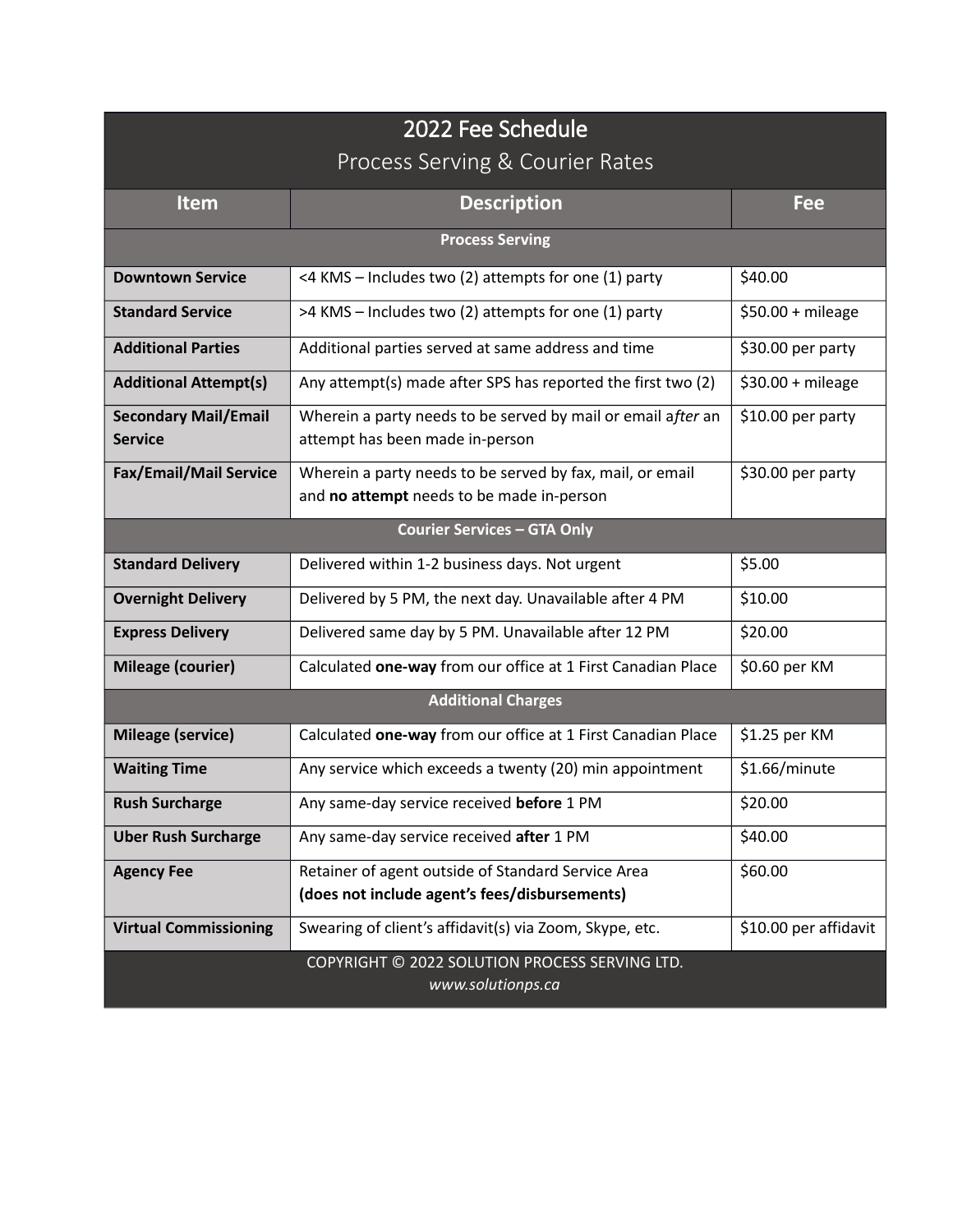| 2022 Fee Schedule                                                                                |                                                                                                                                                       |                |  |  |
|--------------------------------------------------------------------------------------------------|-------------------------------------------------------------------------------------------------------------------------------------------------------|----------------|--|--|
| <b>Court Filings Rates</b>                                                                       |                                                                                                                                                       |                |  |  |
| Item(s)                                                                                          | <b>Description</b>                                                                                                                                    | <b>Fee</b>     |  |  |
| e-Filings                                                                                        |                                                                                                                                                       |                |  |  |
| <b>Electronic Filing</b>                                                                         | Includes one (1) filing/submission via Justice Services<br>Online (JSO) Portal                                                                        | \$30.00        |  |  |
| <b>Court Attendances &amp; Filings</b>                                                           |                                                                                                                                                       |                |  |  |
| <b>Toronto SCJ</b><br><b>Ontario Court of Appeal</b><br><b>Federal Court</b>                     | Includes one (1) in-person filing/attendance at 330/361<br>University Ave, or 130 Queen St W, or 180 Queen St W<br>courthouse(s)                      | \$40.00        |  |  |
| <b>Toronto OCJ/SCC</b><br>п<br><b>Richmond Hill SCC</b><br>п<br><b>Brampton SCJ/OCJ/SCC</b><br>п | Includes one (1) in-person filing/attendance at 47<br>Sheppard Ave W, 311 Jarvis St, 855 Major Mackenzie Dr E,<br>or 7755 Hurontario St courthouse(s) | \$55.00        |  |  |
| Milton SCJ/OCJ/SCC<br>п<br><b>Newmarket SCJ/OCJ/SCC</b><br>п<br><b>Burlington SCC</b>            | Includes one (1) in-person filing/attendance at 491<br>Steeles Ave E, 50 Eagle St W, or 2021 Plains Rd E<br>courthouse(s)                             | \$60.00        |  |  |
| Hamilton SCJ/OCJ/SCC<br>п<br>Oshawa SCJ/OCJ/SCC<br>п                                             | Includes one (1) in-person filing/attendance at 45 Main St<br>E, 55 Main St W, or 150 Bond St E courthouse(s)                                         | \$65.00        |  |  |
| <b>Orangeville SCJ/OCJ/SCC</b><br>п<br><b>Guelph SCJ/OCJ/SCC</b><br>п                            | Includes one (1) in-person filing/attendance at 10 Louisa<br>St or 74 Woolwich St courthouse(s)                                                       | \$70.00        |  |  |
| Kitchener SCJ/OCJ/SCC<br>п<br><b>Brantford SCJ/OCJ/SCC</b><br><b>Barrie SCJ/OCJ/SCC</b>          | Includes one (1) in-person filing/attendance at 85<br>Frederick St, 70 Wellington St, or 75 Mulcaster St<br>courthouse(s)                             | \$75.00        |  |  |
| <b>Additional Services</b>                                                                       |                                                                                                                                                       |                |  |  |
| <b>Rush Surcharge</b>                                                                            | Any same-day in-person filing received before 1 PM, or<br>Any same-day electronic filing received after 3:30 PM                                       | \$15.00        |  |  |
| <b>Uber Rush Surcharge</b>                                                                       | Any same-day in-person filing received after 1 PM                                                                                                     | \$30.00        |  |  |
| <b>Disbursements</b>                                                                             | Any court-fee or tariff paid by SPS on a client's behalf                                                                                              | 8% service fee |  |  |
| COPYRIGHT © 2022 SOLUTION PROCESS SERVING LTD.<br>www.solutionps.ca                              |                                                                                                                                                       |                |  |  |